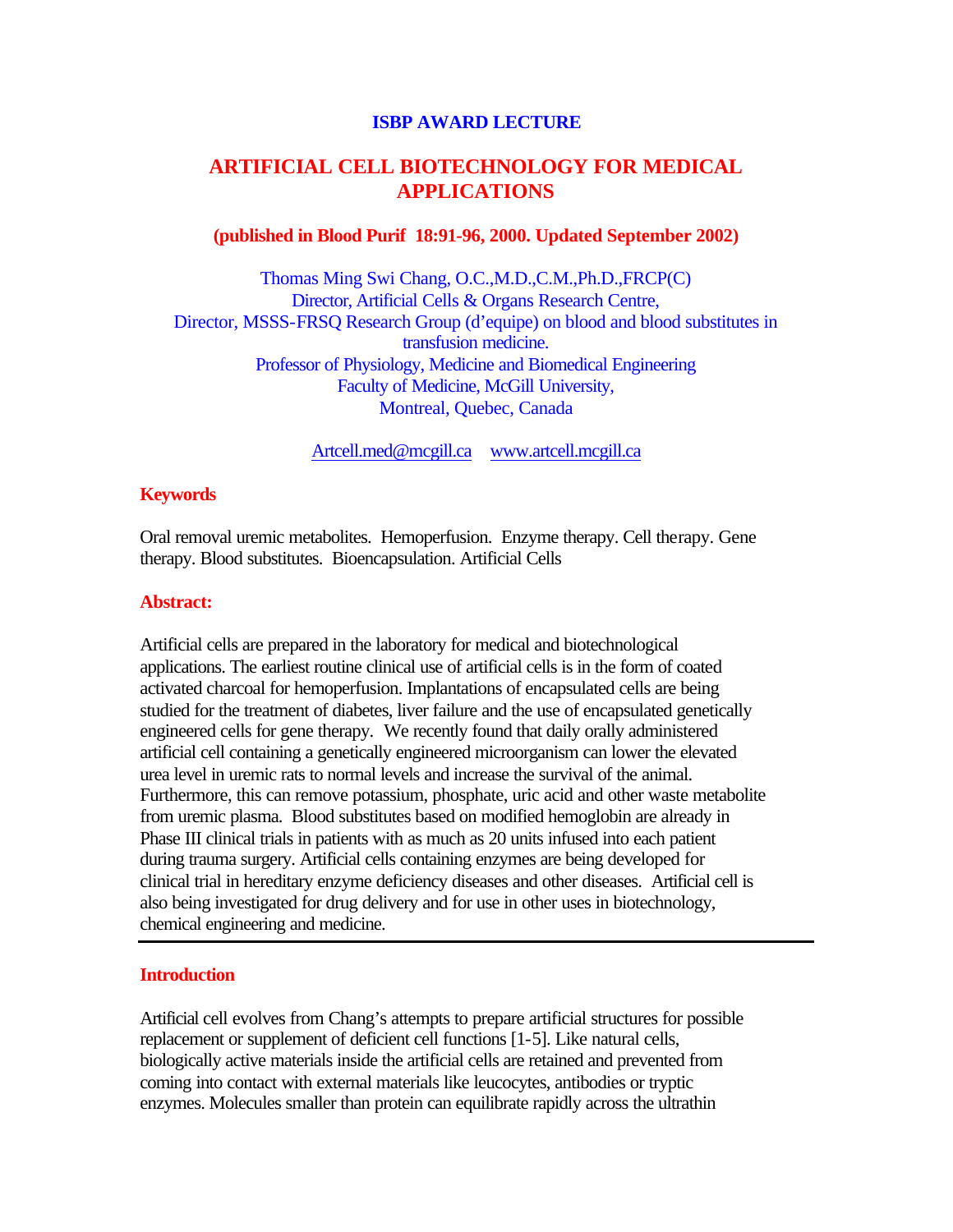membrane with large surface to volume relationship. A number of potential medical applications using artificial cells have been proposed [2-5]. The first of these developed successfully for routine clinical use is hemoperfusion [6]. After initial clinical trails in the form of coated activated charcoal hemoperfusion for poisoning, kidney failure, and liver failure [6], it is now in routine clinical uses [7]. This review will highlight some examples of the increasing interests in the biotechnological approaches of artificial cells for clinical applications. Some exciting recent developments include research and clinical trials on modified hemoglobin for blood substitutes; the use of artificial cells for enzyme therapy, cell therapy and gene therapy [8]. The use of oral artificial cells containing genetically engineered cells in uremia is a new area of potential interest to nephrologists.

# **Artificial cells containing enzymes for inborn errors of metabolism and other conditions**

Chang and Poznanksy have earlier implanted artificial cells containing catalase into acatalesemic mice, animals with a congenital deficiency in catalase [9]. This replaces the deficient enzymes and prevented the animals from the damaging effects of oxidants. The artificial cells protect the enclosed enzyme from immunological reactions [10]. Chang also showed that artificial cells containing asparaginase implanted into mice with lymphosarcoma delayed the onset and growth of lymphosarcoma [11]. The single problem preventing the clinical application of enzyme artificial cells is the need to repeatedly inject these enzyme artificial cells. To solve this problem, Bourget and Chang found that microencapsulated phenylalanine ammonia lyase given orally can lower the elevated phenylalanine levels in phenylketonuria[PKU] rats [12]. This is because of our more recent finding of an extensive recycling of amino acids between the body and the intestine [13]. This is now being developed for clinical trial in PKU [14]. In addition to PKU other examples include the removal of tyrosine in tyrosinemia or melanoma, the removal of glutamine or asparagine in other cases. We are encouraged in this oral approach because of our preliminary clinical testing of oral microencapsulated xanthine oxidase as experimental therapy in Lesch-Nyhan Disease[15].

#### **Artificial cells encapsulated cells for cell therapy**

Chang et al reported the encapsulation of biological cells in 1966 based on a drop method and proposed that "protected from immunological process, encapsulated endocrine cells might survive and maintain an effective supply of hormone" [3,5]. Lim and Sun developed this drop-method by using milder physical crosslinking [16]. This resulted in alginate-polylysine-alginate [APA] microcapsules containing cells. They show that after implantation, the islets inside artificial cells remain viable and continued to secrete insulin to control the glucose levels of diabetic rats. Many groups are now developing cell encapsulation for cell therapy. This includes artificial cells containing endocrine tissues, hepatocytes and other cells for cell therapy [8,17-21]. Implantation of microencapsulated genetically engineered cells has been reviewed recently [21]. This has been studied for potential applications in amyotrophic lateral sclerosis, Dwarfism, pain treatment,  $I_{\mathbb{E}}G_1$  plasmacytosis, Hemophilia B, Parkinsonism and axotomized septal cholinergic neurons.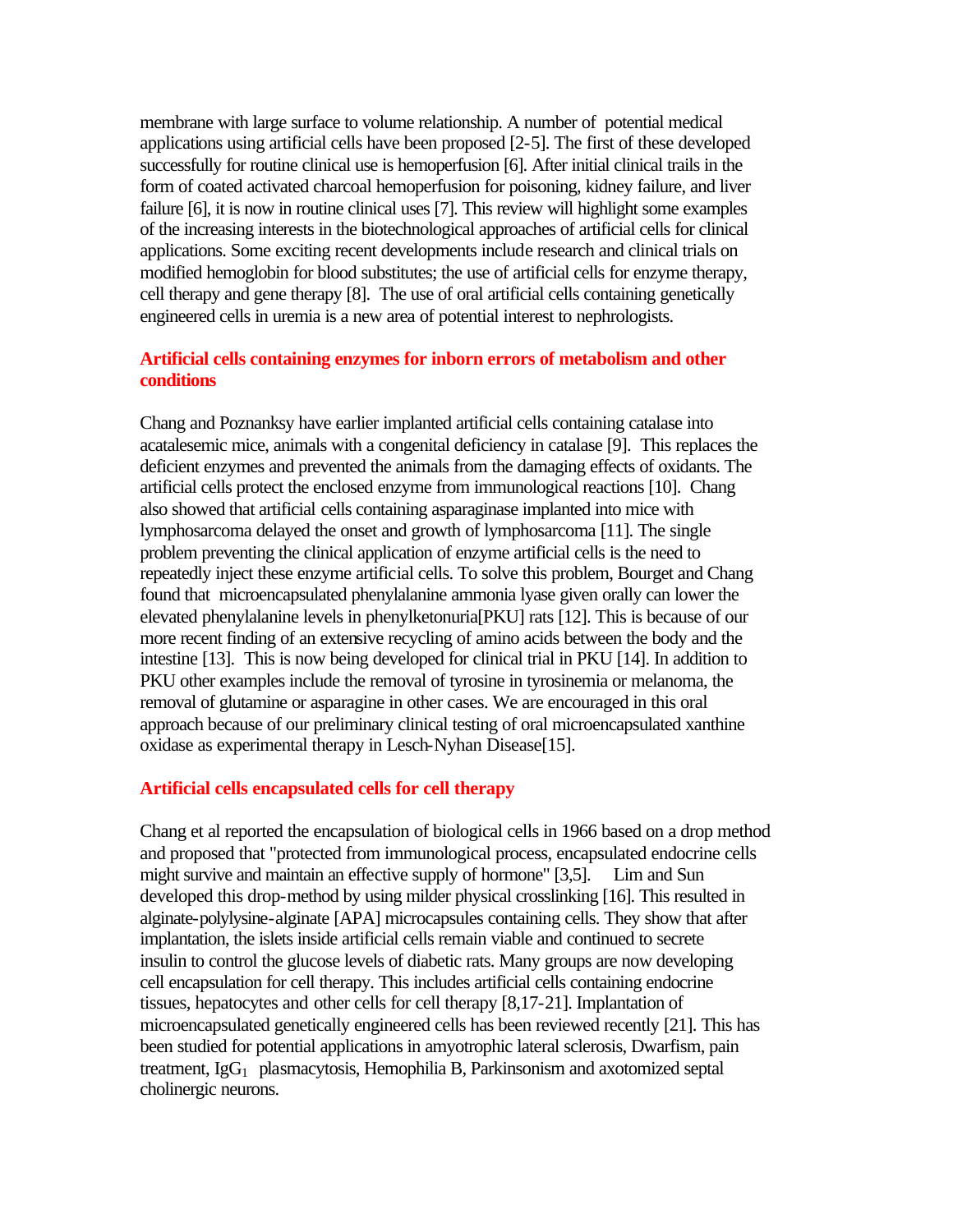The promising results of implantation of encapsulated cells require further developments especially to improve the long term biocompatibility for implantation. In the meantime, several groups are looking into other configurations and other sites of action for more immediately clinical applications. For example, Aebischer et al's ingenious use of capillary fiber to encapsulate cells has allowed his group to implant cells followed by retrieval and re-implantation in clinical trials [22]. In those conditions where larger amount of cells are needed, e.g. islets and hepatocytes, other approaches have been developed. Thus, Humes' group uses "encapsulated" renal tubule cells with capillary fibres for a "bioartificial kidney"[19]. Dimetrious et al [19] are testing hepatocytes "encapsulated" in a capillary fiber device [19] in series with a encapsulated charcoal hemoperfusion device for liver failure patients [19]. Because of long-term blood compatibility problems, both of these can only be used in acute conditions. Another approach is using oral administration as described below

# **Does orally administered artificial cells containing genetically engineered cells have a role in uremia therapy?**

Advances in molecular biology have resulted in the availability of nonpathogenic genetically engineered microorganisms that can effectively use uremic metabolites for cell growth. Prakash and Chang therefore studied the oral use of microencapsulated genetically engineered nonpathogenic E.coli DH5 cells containing Klebsiella aerogenes urease gene in renal failure rats [23-25].

#### **Red Blood Cell Substitutes**

*Polyhemoglobin as blood substitutes:* Native hemoglobin [tetramer], breaks down into half molecules [dimers] after infusion causing renal toxicity and other adverse effects. Chang has extended his original approach of artificial cells containing hemoglobin and enzymes[1,2] to form polyhemoglobin – a molecular version of artificial cells. This is based on the use of bifunctional agents like diacid [2,4] or glutaraldehyde [35] to crosslink hemoglobin molecules into polyhemoglobin. This gluataradehyde crosslinked polyhemoglonin approach has been extensively developed more recently [36-41]. Polyhemoglobin consisting of 4 to 5 hemoglobin molecules stays longer in the circulation and they do not breakdown into dimers. One example is the recent report by Gould et al on their ongoing clinical trials using pyridoxalated glutaraldehyde human polyhemoglobin in trauma surgery. They show that this can successfully replace blood loss by maintaining the hemoglobin level with no reported side effects[37,38]. More recently, they have infused up to 20 units into individual trauma surgery patients. (2002 Sept update: Gould et al has published their Phase III clinical trial results for trauma surgery in the 2002 July issue of J. American College of Surgeons. Biopure's glutaraldehyde crosslinked bovine hemoglobin has been approved for human use in South Africa in April 2001) An o-raffinose polyhemoglobin has also been developed.

*Polyhemoglobin containing catalase and superoxide disumutase:* The present polyhemoglobin shows promise especially for perioperative uses as in hemodilution, replacement of extensive surgical blood loss and other conditions with no potentials for ischemia-reperfusion injuries[40]. However, polyhemoglobins do not contain red blood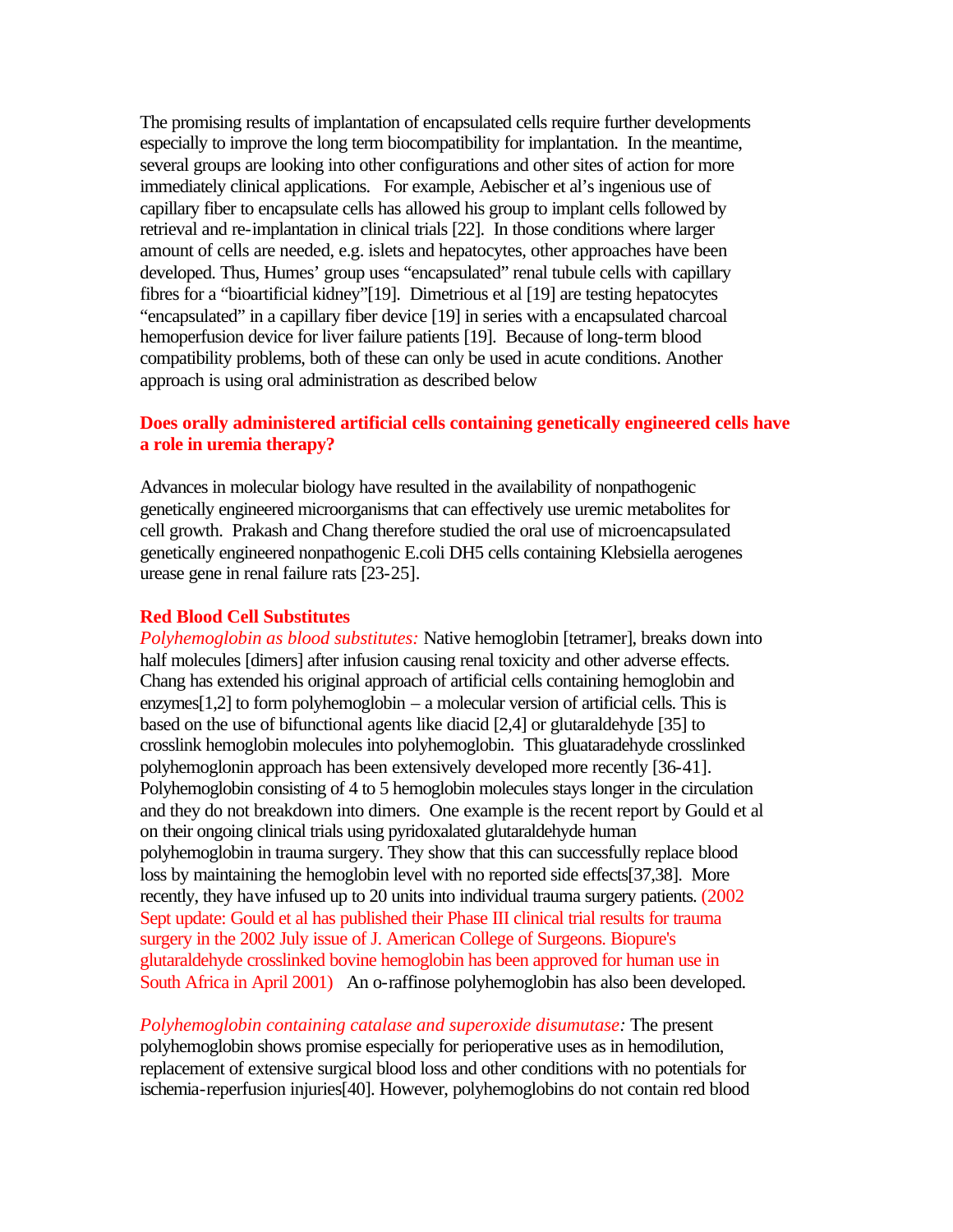cell antioxidant enzymes like catalase and superoxide dismutase. Thus, for the resuscitation of sustained severe hemorrhagic shock or in reperfusion of ischemic organs as in stroke or in organ trasnplantation, the use of polyhemoglobin may result in ischemia-reperfusion injuries [43]. D'Agnillo and Chang have therefore studied the crosslinking of superoxide dismutase and catalase with polyhemoglobin to form PolyHb-SOD-CAT [44]. We found that when compared to polyhemoglobin, PolyHb-SOD-CAT, significantly decrease the release of heme and iron from hemoglobin and also effectively removes oxygen radicals [44,45]. Reperfusion studies in a rat model of intestinal ischemia, shows that PolyHb-SOD-CAT resulted in negligible increase in oxygen radicals, unlike the high level that resulted from reperfusion using polyhemoglobin [46].

*Recombinant human hemoglobin:* Although polyhemoglobin is in the most advance stages of clinical trial, there are other modified hemoglobins [40,41, 47-49]. Unlike polyhemoglobin these are single tetrameric hemoglobin formed by intramolecular crosslinkage [50,51] or recombinant human hemoglobin [52,53]. Clinical trials on these show vasoactivities and other effects of nitrate oxide removal [51,53]. Lemon's group [54] has therefore developed a new recombinant human tetrameric hemoglobin with markedly decrease affinity for nitric oxide [54]. When infused into experimental animals, this did not cause vasoactivity.

*Other new generations of modified hemoglobin blood substitutes:* Polyhemoglobin stays in the circulation with a half-time of only up to 27 hours. In order to increase this circulation time, Chang's original idea of a complete artificial red blood cell [1,2] is now being developed as third generation blood substitute. Thus submicron lipid membrane microencapsulated hemoglobin [55] is being explored especially more recently by the group of Tsuchida in Japan [49] and Rudolph in the U.S.A.[48]. The U.S. group has modified the surface properties to result in a circulation half-time of about 50 hours [56]. Chang and Yu are developing a new system based on biodegradable polymer and nanotechnology resulting in polylactide membrane hemoglobin nanocapsules of about 150 nanometre diameter [57-61]. This is smaller than the lipid-vesicles and contains negligible amounts of lipids. We have included superoxide dismutase, catalase and also multienzyme systems to prevent the accumulation of methemoglobin. The circulation time is double that of polyhemoglobin

#### General:

The above review contains a very brief overview of this rather large area. For more specific details, please refer to the references given including those published recently from here (62-65). Artificial Cells Biotechnology is a rapidly evolving area and rapidly updating can be found at our McGill University website: www.artcell.mcgill.ca

#### Acknowledgements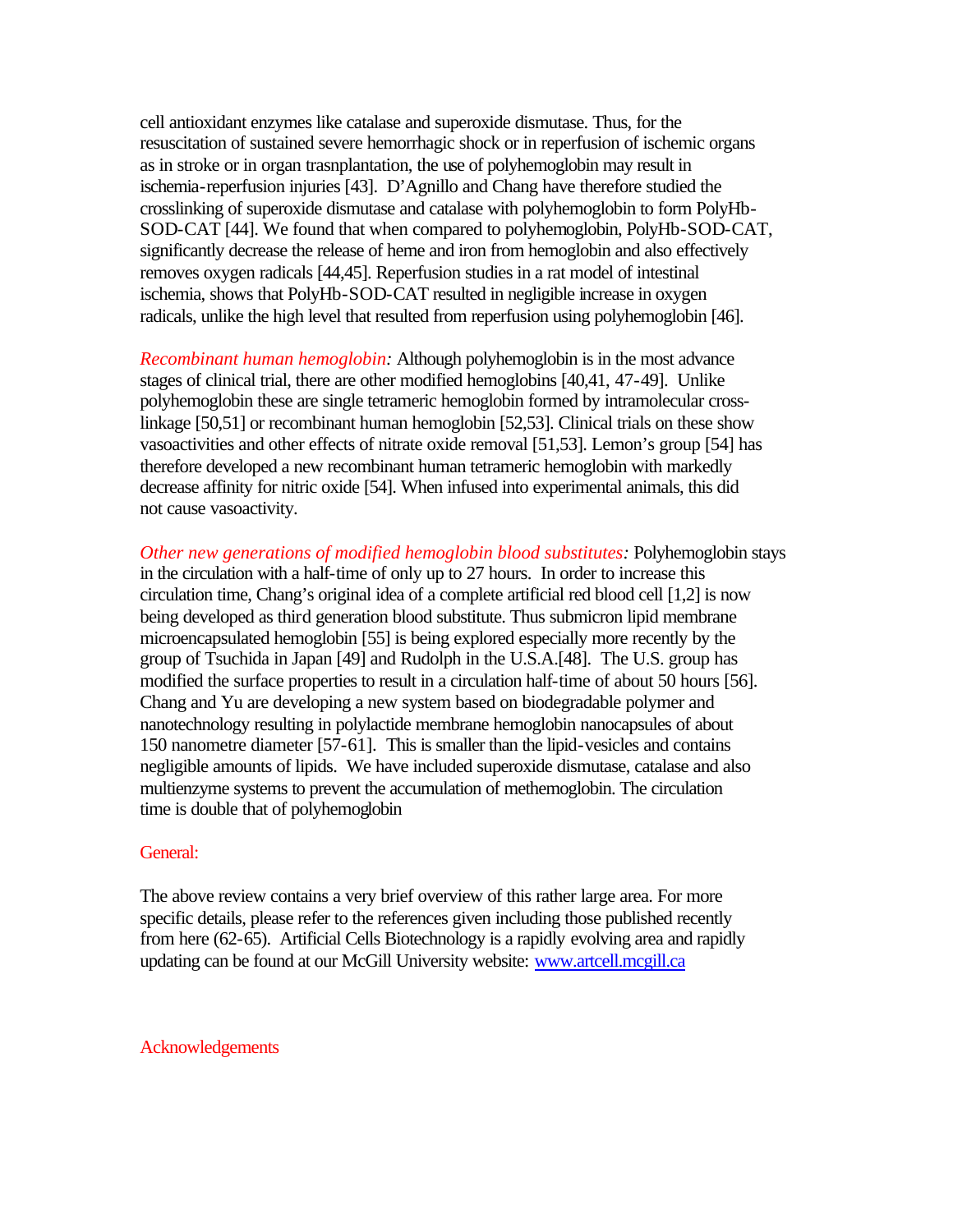The supports of the Medical Research Council of Canada, now Canadian Institute for Health Research, the "Virage" Centre of Excellence in Biotechnology from the Quebec Ministry and other sources of support are all gratefully acknowledged.

# BIBLIOGRAPHY:

- 1. Chang TMS: Hemoglobin corpuscles. Research Report for Honours Physiology, Medical Library, McGill University 1957. (reprinted in Biomat. Artif Cells Artif Organs 1988;16:1-9)
- 2. Chang TMS: Semipermeable microcapsules. Science 1964;146:524-525.
- 3. Chang TMS, MacIntosh FC, Mason SG: Semipermeable aqueous microcapsules: I. Preparation and properties. Can. J. Physiol. Pharmacol. 1966;44:115-128.
- 4. Chang TMS: Semipermeable aqueous microcapsules ["artificial cells"]: with emphasis on experiments in an extracorporeal shunt system. Trans Am Soc Artif Intern Organs 1966;12:13-19.
- 5. Chang TMS: Artificial Cells. Springfield:C.C. Thomas Publisher, 1972.
- 6. Chang TMS: Microencapsulated adsorbent hemoperfusion for uremia, intoxication and hepatic failure. Kidney Int. 1975;7:S387-S392.
- 7. Winchester JF: Hemoperfusion; in Maher JF [ed]: Replacement\_of\_Renal Function by Dialysis. Boston: Kluwer Academic Publisher, 1988, pp439-592
- 8. Chang TMS: Artificial Cells "Encyclopedia of Human Biology" [2nd Edition]. San Diego,CA. Dulbecco, Renalo [editor-in-chief], Academic Press, Inc., 1997, pp457- 463.
- 9. Chang TMS, Poznansky MJ: Semipermeable microcapsules containing catalase for enzyme replacement in acatalsaemic mice. Nature 1968;218[5138]:242-245.
- 10. Poznansky MJ, Chang TMS: Comparison of the enzyme kinetics and immunological properties of catalase immobi lized by microencapsulation and catalase in free solution for enzyme replacement. Biochim Biophys Acta 1974;334:103-115.
- 11. Chang TMS: The in vivo effects of semipermeable microcapsules containing L-asparaginase on 6C3HED lymphosarcoma. Nature 1971;229[528]:117-118.
- 12. Bourget L, Chang TMS: Phenylalanine ammonia-lyase immobilized in microcapsules for the depleture of phenylalanine in plasma in phenylketonuric rat model. Biochim. Biophys. Acta. 1986;883:432-438.
- 13. Chang TMS, Bourget L, Lister C: New theory of enterorecirculation of amino acids and its use for depleting unwanted amino acids using oral enzyme-artificial cells, as in removing phenylalanine in phenylketonuria. Artificial Cells, Blood Substitutes & Immobilization Biotechnology 1995;25:1-23.
- 14. Sarkissian CN, Shao Z, Blain F, Peevers R, Su H, Heft R, Chang TMS, Scriver CR: A different approach to treatment of phenylketonuria: phenylalanine degradation with recombinant phenylalanine ammonia lyase. Proceedings National Academy of Sciences 1999;96:2339-2344.
- 15. Palmour RM, Goodyer P, Reade T, Chang TMS: Microencapsulated xanthine oxidase as experimental therapy in Lesch-Nyhan Disease. Lancet 1989;2[8664]:687-8.
- 16. Lim F, Sun AM: Microencapsulated islets as bioartificial endocrine pancreas. Science 1980;210:908-909.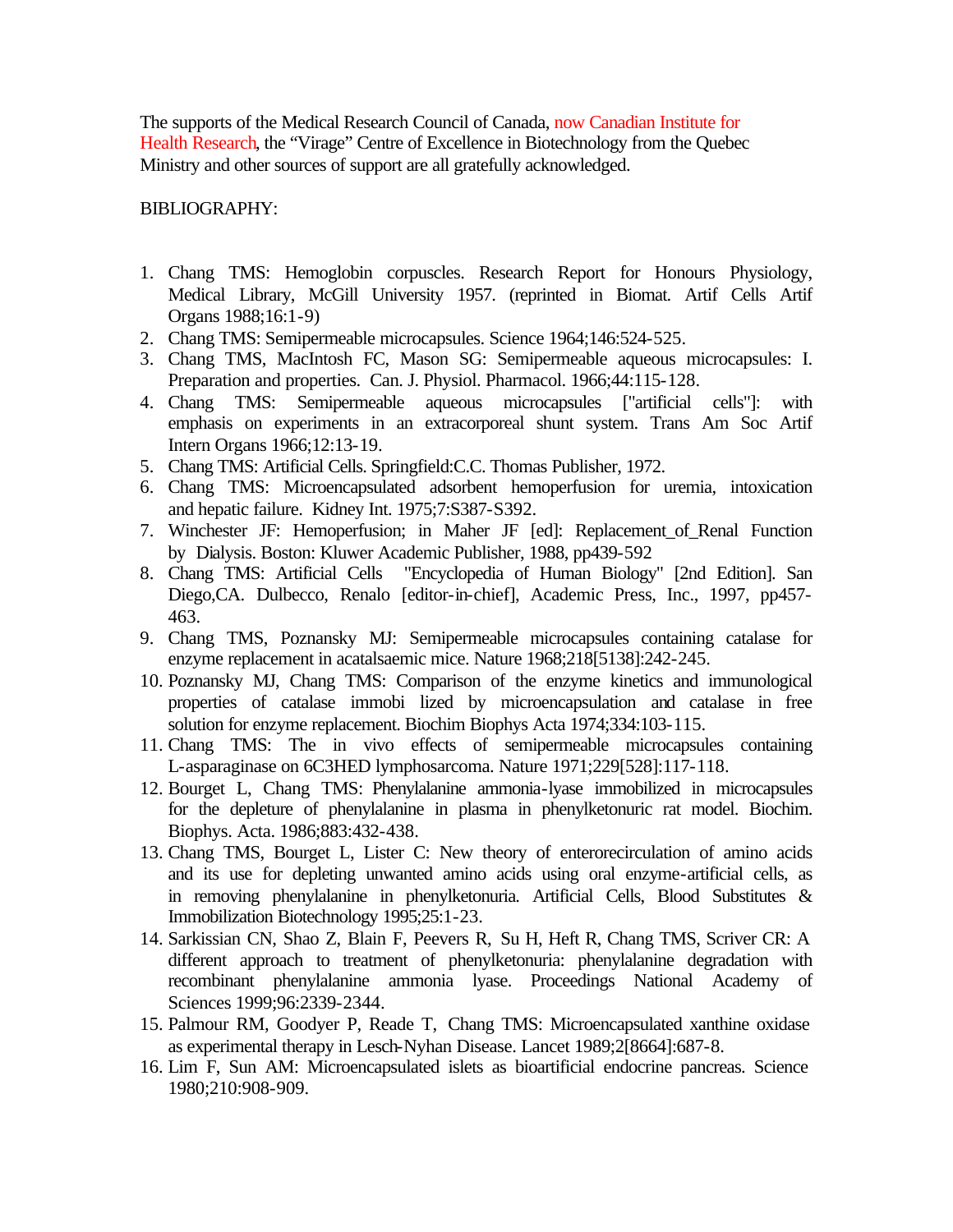- 17. Chang TMS: Artificial cells with emphasis on bioencapsulation in biotechnology. Biotechnology Annual Review 1995;1:267-295.
- 18. Kulitreibez WM, Lauza PP, Cuicks WL [eds]: Cell Encapsulation Technology and Therapy. Boston: Burkhauser, 1999.
- 19. Hunkeler D, Prokop A, Cherrington AD, Rajotte R, Sefton M. [eds]: Bioartificial Organs A: Technology, Medicine and Material, Ann. N.Y. Acad.Sci, 1999, volume 875; Acad. Sci, 831:271-279.
- 20. Dionne KE, Cain BM, Li RH, Bell WJ, Doherty EJ, Rein DH, Lysaght MJ, Gentile FT: Transport characterization of membranes for immunoisolation, Biomaterials 1996;17:257-266.
- 21. Chang TMS, Prakash S: Therapeutic uses of microencapsulated genetically engineered cells. Molecular Medicine Today 1998;4:221-227.
- 22. Aebischer P, Schluep M, Deglon N, Joseph JM, Hirt L, Heyd B, Goddard M, Hammang JP, Zurn AD, Kato AC, Regli F, Baetge EE: Intrathecal delivery of CNTF using encapsulated genetically modified xenogeneic cells in amyotrophic lateral sclerosis patients, Nat. Med. 1996;2:696-699.
- 23. Prakash S, Chang TMS: Microencapsulated genetically Engineered live E. coli DH5 cells administered orally to maintain normal plasma urea level in uremic rats. Nature Medicine 1996; 2 [8]:883-887.
- 24. Chang TMS, Prakash S: Artificial cells and genetically engineered microencapsulated for E. coli cells, for urea and ammonia removal: "Methods in Molecular Biology: volume on Expression and Detection of Recombinant Gene" Series, Humana Press, USA 1996 Chapter23:343-357
- 25. Prakash S, Chang TMS: Preparation and in-vitro analysis of Engineered E. coli DH5 cells, microencapsulated in artificial cells for urea and ammonia removal. Biotechnology and Bioengineering 1995;46:621-626.
- 26. Chang TMS: Microcapsule artificial kidney: including updated preparative procedures and properties. Kidney Int 1976;10:S218-S224.
- 27. Kjellstrand C, Borges H, Pru C, Gardner D, Fink D: On the clinical use of microencapsulated zirconium phosphate-urease for the treatment of chronic uremia. Trans. Am. Soc. Artif. Intern. Org. 1981;27:24-30.
- 28. Prakash S, Chang TMS: Growth kinetics of genetically engineered E. coli dh 5 cells in artificial cell apa membrane microcapsules: preliminary report Artif Cells, Blood Substitutes & Immob. Biotechnology, an international journal 1999;27[3]:291-301.
- 29. Prakash S, Chang TMS: Artificial cell microcapsules containing genetically engineered e.coli dh5 cells for in-vitro lowering of plasma potassium, phosphate, magnesium, sodium, chloride, uric acid, cholesterol, and creatinine: a preliminary report. Artif Cells, Blood Substitutes & Immob. Biotechnology, an international journal 1999;28:5-6,475-482
- 30. Prakash S, Chang TMS: Growth and survival of renal failure rats that received oral microencapsulated genetically engineered E. coli DH5 cells for urea removal. Biomat. Artifi. Cells and Immob. Biotech., an International Journal 1998;26[in press].
- 31. Chang TMS: Live E. coli cells to treatment uremia: replies to letters to the editor. Nature Medicine 1997;3:2-3.
- 32. Setala K, Heinonen H, Schreck-Purla, L: Ingestion of lyophilized soil bacteria for alleviation of uremic symptoms. IRCS Med Sci Nephrol Urol 1973;73:35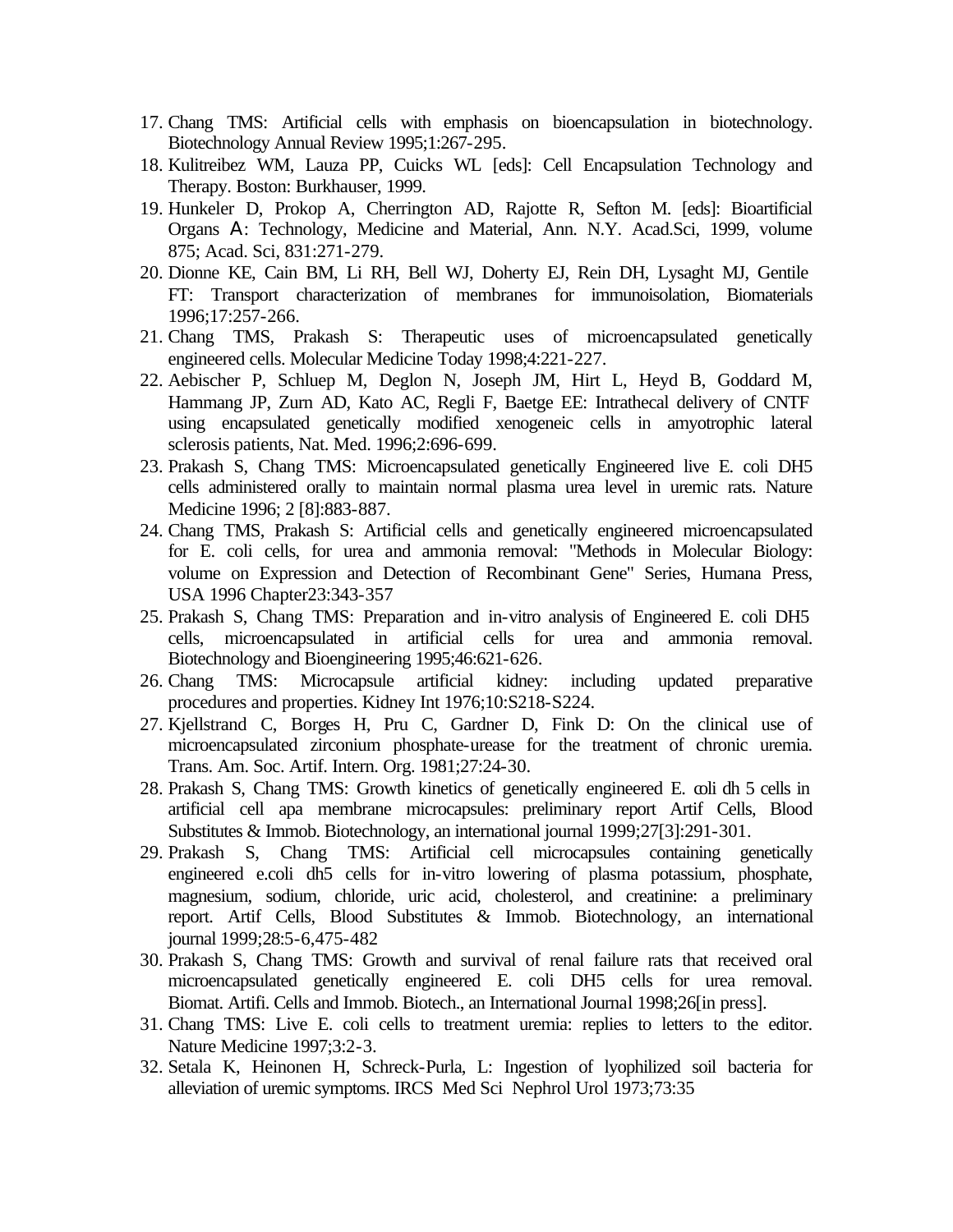- 33. Wrong OM, Edmonds CJ, Chadwick VS [eds]: The large Intestine, Lancaster, MTP Press. 1981.
- 34. Friedman EA: Bowel as an artificial kidney. Am. J. Kidney Dis.1996;28:521-528.
- 35. Chang TMS: Stabilization of enzyme by microencapsulation with a concentrated protein solution or by crosslinking with glutaraldehyde. Biochem Biophys. Res Com 1971;44:1531-1533.
- 36. Dudziak R, Bonhard K: The development of hemoglobin preparations for various indications. Anesthesist 1980;29:181-187.
- 37. Gould SA, Moore FA et al.: the first randomized tiral of Human polymerized hemoglobin as a Blood Stubstitute in Acute Trauma and Emergent Surgery. J. Am College of Surgeons 1998;187:113-120
- 38. Gould SA, Sehgal LR, Sehgal HL, DeWoskin R, Moss GS: The clinical development of human polymerized hemoglobin; in Chang TMS [ed]: Blood Substitutes: Principles, Methods, Products and Clinical Trials. Karger: Basel, 1998, Vol.2, pp12- 28.
- 39. Pearce LB, Gawryl MS: Overview of preclinical and clinical efficacy of Biopure's HBOCs; in Chang TMS [ed]: Blood Substitutes: Principles, Methods, Products and Clinical Trials. Karger: Basel, 1998, Vol.2, pp82-98.
- 40. Chang TMS: Blood Substitutes: Principles, Methods, Products and Clinical Trials. Vol.1 Karger, Basel, 1997.
- 41. Chang TMS: Artificial Blood: a prospective. Trends in Biotechnology 1999;17:61-67.
- 42. Adamson JG, Moore C: Hemolink <sup>TM</sup>, an o-Raffinose crosslinked hemoglobin-based oxygen carrier; in Chang TMS [ed]: Blood Substitutes: Principles, Methods, Products and Clinical Trials. Karger: Basel, 1998, Vol.2, pp62-79.
- 43. Chang TMS [ed]: Is there a need for blood substitutes in the new millennium and what can we expect in the way of safety and efficacy**?** Artif Cells, Blood Substitutes & Immob. Biotechnology, an international journal 2000;28[1]:i-vii.
- 44. D'Agnillo F, Chang TMS: Polyhemoglobin-superoxide dismutase, catalase as a blood substitute with antioxidant properties. Nature Biotechnology 1998;16[7]:667-671.
- 45. D'Agnillo, F, Chang TMS: Absence of hemoprotein-associated free radical events following oxidant challenge of crosslinked hemoglobin-superoxide dismutasecatalase. Free Radical Biology & Medicine 1998;24[6]:906-912.
- 46. Razack S, D'Agnillo F, Chang TMS: Effects of Polyhemoglobin-catalase-superoxide dismutase on oxygen radicals in an ischemia-reperfusion rat intestinal model. Artificial Cells, Blood Substitutes and Immobilization Biotechnology 1997;25:181- 192.
- 47. Winslow RM, Vandegriff KD, Intaglietta M [eds]: Blood Substitutes: industrial opportunities and medical challenges. Boston: Birkhauser, 1997.
- 48. Rudolph AS, Rabinovici R, Feuerstein GZ [eds]: Red Blood Cell Substitutes. N.Y., Marcel Dekker, Inc., 1997.
- 49. Tsuchida E [ed]: Blood Substitutes: Present and Future Perspectives. Amsterdam: Elservier, 1998.
- 50. Bunn HF, Jandl JH: The renal handling of hemoglobin. Trans Assoc Am Physicians 1968;81:147.